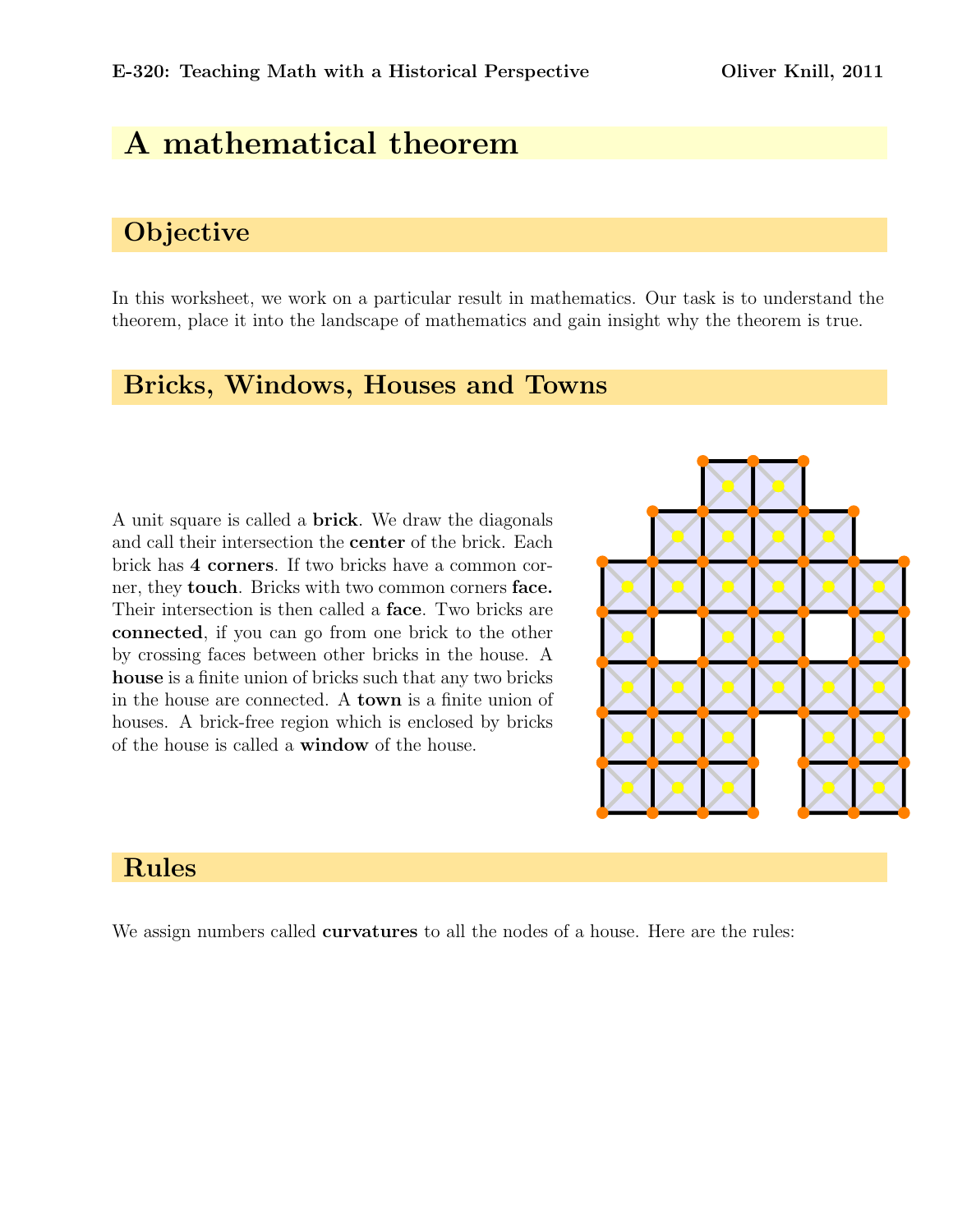- At an intersection of 4 bricks meet, put  $\vert -2 \vert$ .
- At an edge where 2 bricks meet, put  $\vert$ -1.
- At an inner corner, where 3 bricks meet, put  $\vert -3 \vert$
- At an outer corner, where only 1 brick is, put  $|1|$
- At a center of a brick, put  $|2|$ .

The sum of all these curvatures is called the total curvature of the house or town.



# Examples of houses

Lets add up some curvatures:

1. For one brick alone, we have 2 in the center and 1 at each corner. This adds up to 6.





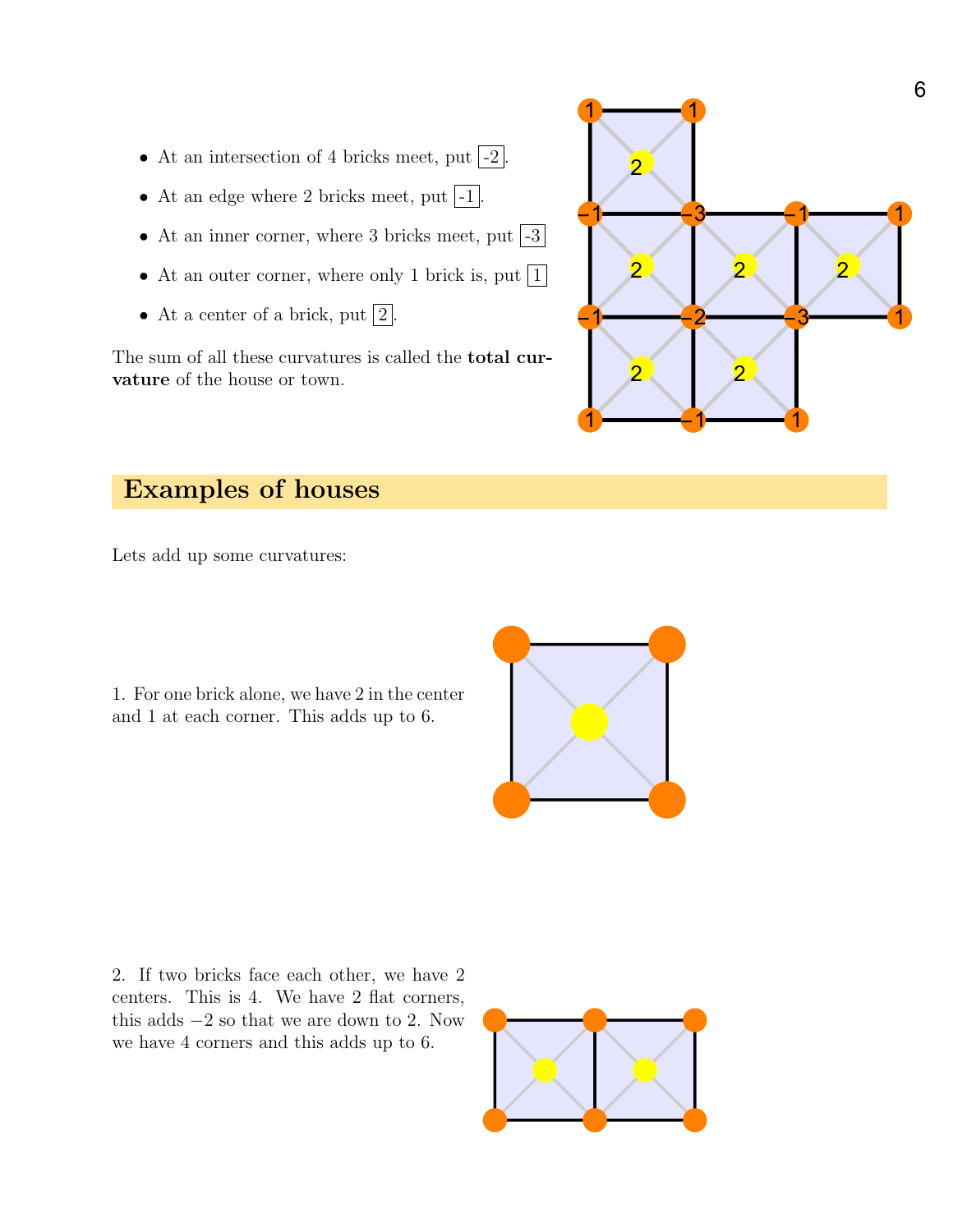3. Assume now, three bricks forming a rectangle of size  $3 \times 1$ . We have added a new center and 2 flat corners. We still have 6.



4. Eight bricks form an arch.

5. Four bricks call fill a  $2\times 2$  square. We go from experiment 4) and add a center  $(+2)$ , and an outer corner  $(+1)$ . Additionally, we have converted a corner with 3 bricks to a corner with 4 bricks (+1) and transformed two outer corners to edges (-4)



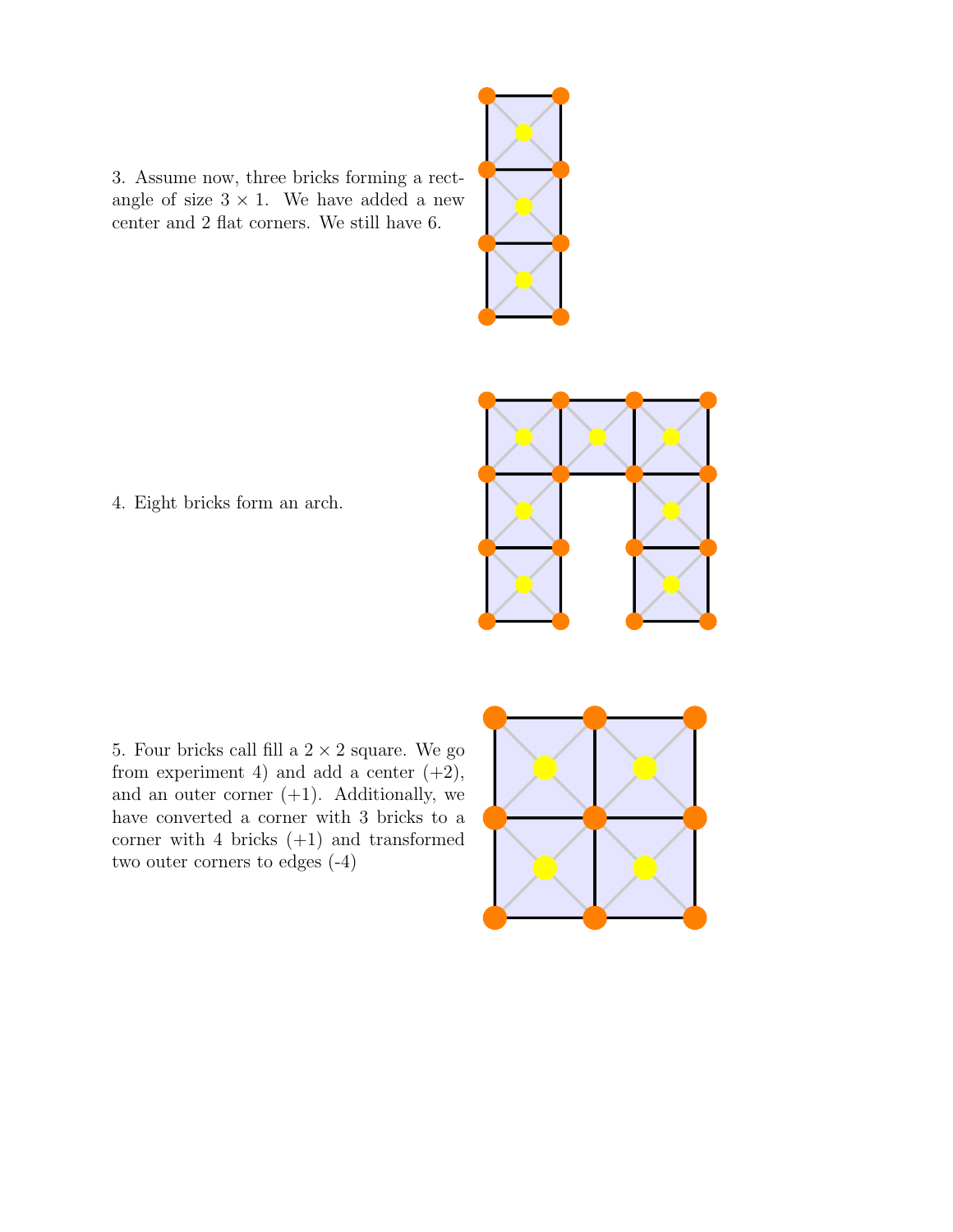

6. Lets finally look at a house with 9 bricks in a  $3 \times 3$  square.

7. Lets add a window. What happens with the total curvature?



8. Here is a house with two windows.



### The theorem

For a house G, define  $\chi(G) = (2h-2g)$ , where h is the number of houses and g is the total number of windows. It is called the Euler characteristic of the town. The number of houses and the total number of windows determines the total curvature of the town:

Theorem: For any town G, the total curvature is equal to  $3\chi(G) = 6(h - w)$ .

To the proof:

1. Because curvatures and  $\chi$  of individual houses add up, we can concentrate on one house.